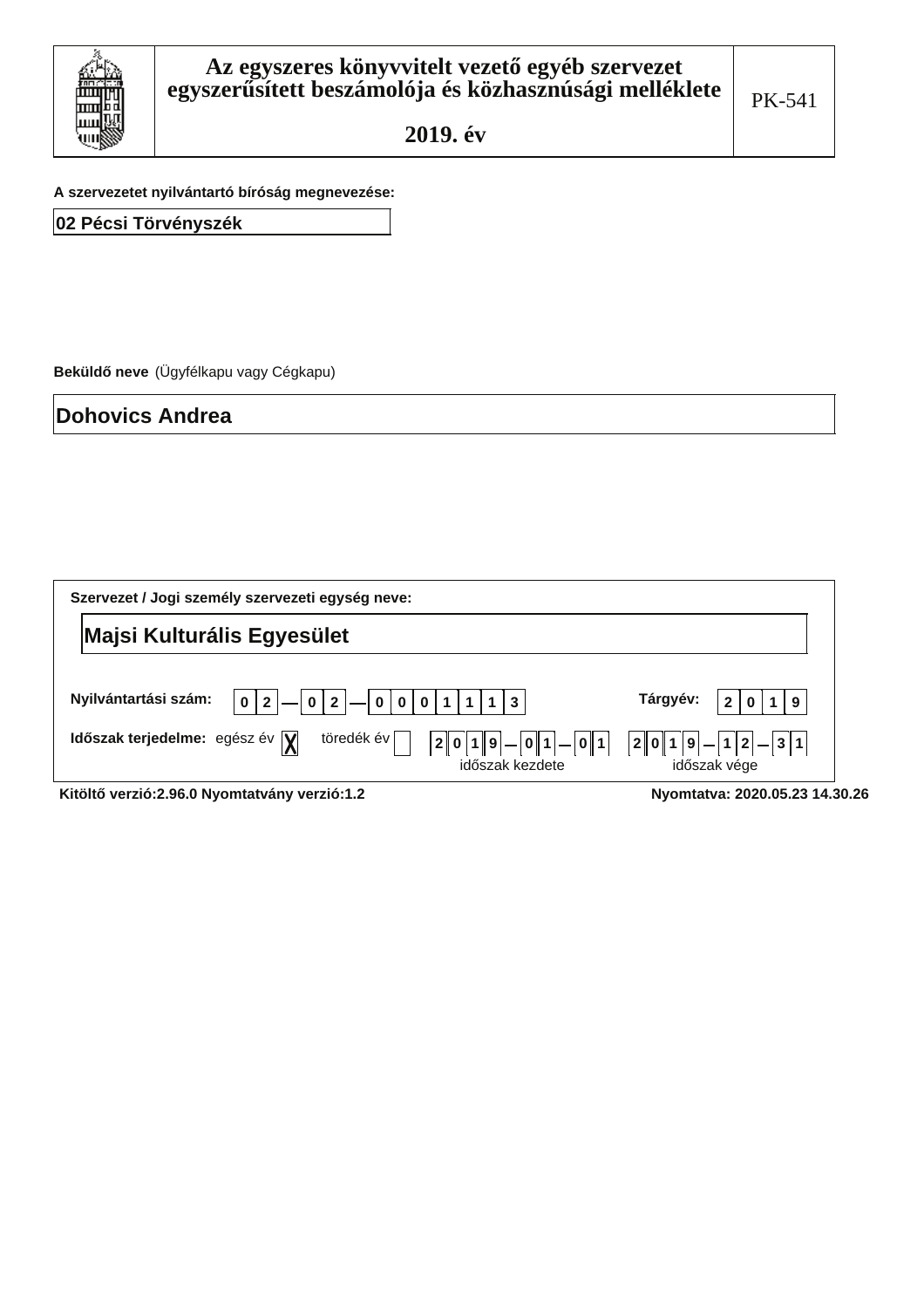|                                                           | Az egyszeres könyvvitelt vezető egyéb szervezet<br>egyszerűsített beszámolója és közhasznúsági melléklete<br>2019. év                                                                  | PK-541                                                                                                                     |
|-----------------------------------------------------------|----------------------------------------------------------------------------------------------------------------------------------------------------------------------------------------|----------------------------------------------------------------------------------------------------------------------------|
| 02 Pécsi Törvényszék<br>Időszak terjedelme:               | A szervezetet nyilvántartó bíróság megnevezése:<br>töredék év<br>egész év $ \mathbf{X} $<br>2 0 1 9                                                                                    | Tárgyév:<br>$\mathbf{2}$<br>0<br>1<br>9<br> 0 1 <br>0 1 9<br> 0 1 <br>$2\ $<br>1 2<br>3 1                                  |
| a. Szervezet                                              | időszak kezdete<br>Válassza ki, hogy a beszámoló (és közhasznúsági melléklet) az alábbiak közül melyikre vonatkozik!<br>b. Jogi személy szervezeti egység (származtatott jogi személy) | időszak vége<br>$\boldsymbol{\mathsf{X}}$                                                                                  |
| <b>Szervezet neve:</b>                                    |                                                                                                                                                                                        |                                                                                                                            |
|                                                           | <b>Majsi Kulturális Egyesület</b>                                                                                                                                                      |                                                                                                                            |
| Szervezet székhelye:<br>Irányítószám:<br>Közterület neve: | Település:<br> 8   3<br>$\overline{7}$<br>∣Majs<br><b>Táncsics M</b>                                                                                                                   | Közterület jellege:<br>utca                                                                                                |
| Házszám:                                                  | Lépcsőház:<br>Emelet:<br>378                                                                                                                                                           | Ajtó:                                                                                                                      |
| Irányítószám:<br>Közterület neve:<br>Házszám:             | Jogi személy szervezeti egység neve:<br>Jogi személy szervezeti egység székhelye:<br>Település:<br>Lépcsőház:<br>Emelet:                                                               | Közterület jellege:<br>Ajtó:                                                                                               |
| Nyilvántartási szám:<br>Ügyszám:                          |                                                                                                                                                                                        | $\boxed{0 2}-\boxed{0 2}-\boxed{0}\boxed{0}\boxed{1}\boxed{1}\boxed{3}$<br>$ 0 6 0 0 / P k  \cdot  6 0 0 3 6 $<br> 1 9 9 4 |
|                                                           | Szervezet / Jogi személy szervezeti egység adószáma:<br>Szervezet / Jogi személy szervezeti egység<br>képviselőjének neve:<br>Tényi János                                              | $18305678-1-02$                                                                                                            |
| Képviselő aláírása:                                       |                                                                                                                                                                                        |                                                                                                                            |
| Keltezés:                                                 |                                                                                                                                                                                        |                                                                                                                            |
| Majs                                                      | $ 2 0 2 0  -  0 4 -  1 5 $                                                                                                                                                             |                                                                                                                            |
|                                                           | Kitöltő verzió: 2.96.0 Nyomtatvány verzió: 1.2                                                                                                                                         | Nyomtatva: 2020.05.23 14.30.26                                                                                             |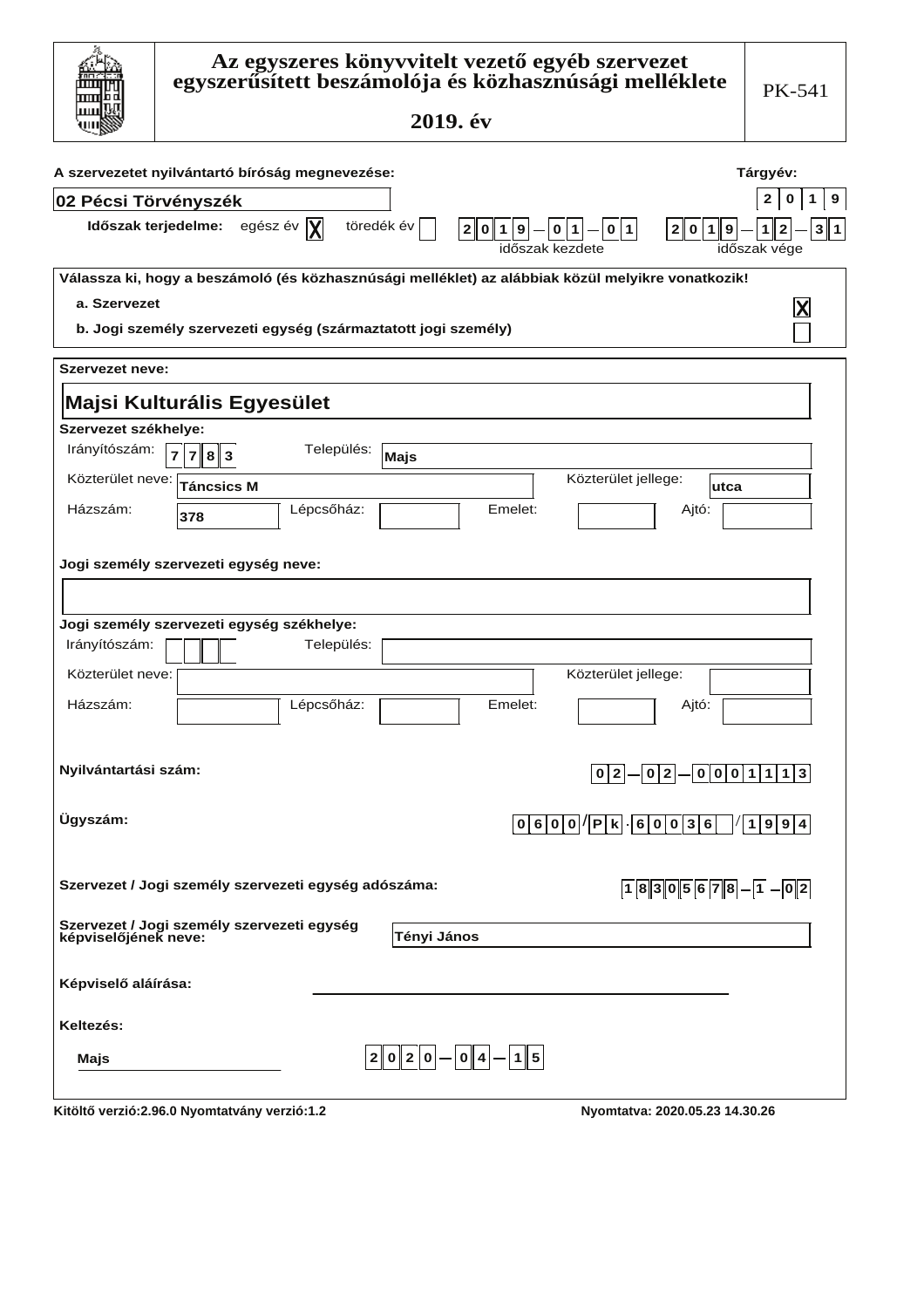

Szervezet / Jogi személy szervezeti egység neve:

## **Majsi Kulturális Egyesület**

| Az egyszerűsített beszámoló mérlege                                    |          |                          | (Adatok ezer forintban.) |
|------------------------------------------------------------------------|----------|--------------------------|--------------------------|
|                                                                        | Előző év | Előző év<br>helyesbítése | Tárgyév                  |
| ESZKÖZÖK (AKTÍVÁK)                                                     |          |                          |                          |
| Befektetett eszközök<br>Α.                                             |          |                          |                          |
| I. Immateriális javak                                                  |          |                          |                          |
| II. Tárgyi eszközök                                                    |          |                          |                          |
| III. Befektetett pénzügyi eszközök                                     |          |                          |                          |
| Forgóeszközök<br><b>B.</b>                                             | 482      |                          | 410                      |
| I. Készletek                                                           |          |                          |                          |
| II. Követelések                                                        |          |                          |                          |
| III. Értékpapírok                                                      |          |                          |                          |
| IV. Pénzeszközök                                                       | 482      |                          | 410                      |
| ESZKÖZÖK ÖSSZESEN                                                      | 482      |                          | 410                      |
| FORRÁSOK (PASSZÍVÁK)                                                   |          |                          |                          |
| Saját tőke<br>$C_{\cdot}$                                              | 482      |                          | 400                      |
| I. Induló tőke/jegyzett tőke                                           |          |                          |                          |
| II. Tőkeváltozás/eredmény                                              | 577      |                          | 482                      |
| III. Lekötött tartalék                                                 |          |                          |                          |
| IV. Tárgyévi eredmény alaptevékenységből<br>(közhasznú tevékenységből) | -95      |                          | $-82$                    |
| V. Tárgyévi eredmény vállalkozási tevékenységből                       |          |                          |                          |
| Tartalék<br>D.                                                         |          |                          |                          |
| Céltartalékok<br>Е.                                                    |          |                          |                          |
| Kötelezettségek<br>F.                                                  |          |                          | 10                       |
| I. Hosszú lejáratú kötelezettségek                                     |          |                          |                          |
| II. Rövid lejáratú kötelezettségek                                     |          |                          | 10                       |
| FORRÁSOK ÖSSZESEN                                                      | 482      |                          | 410                      |

Kitöltő verzió: 2.96.0 Nyomtatvány verzió: 1.2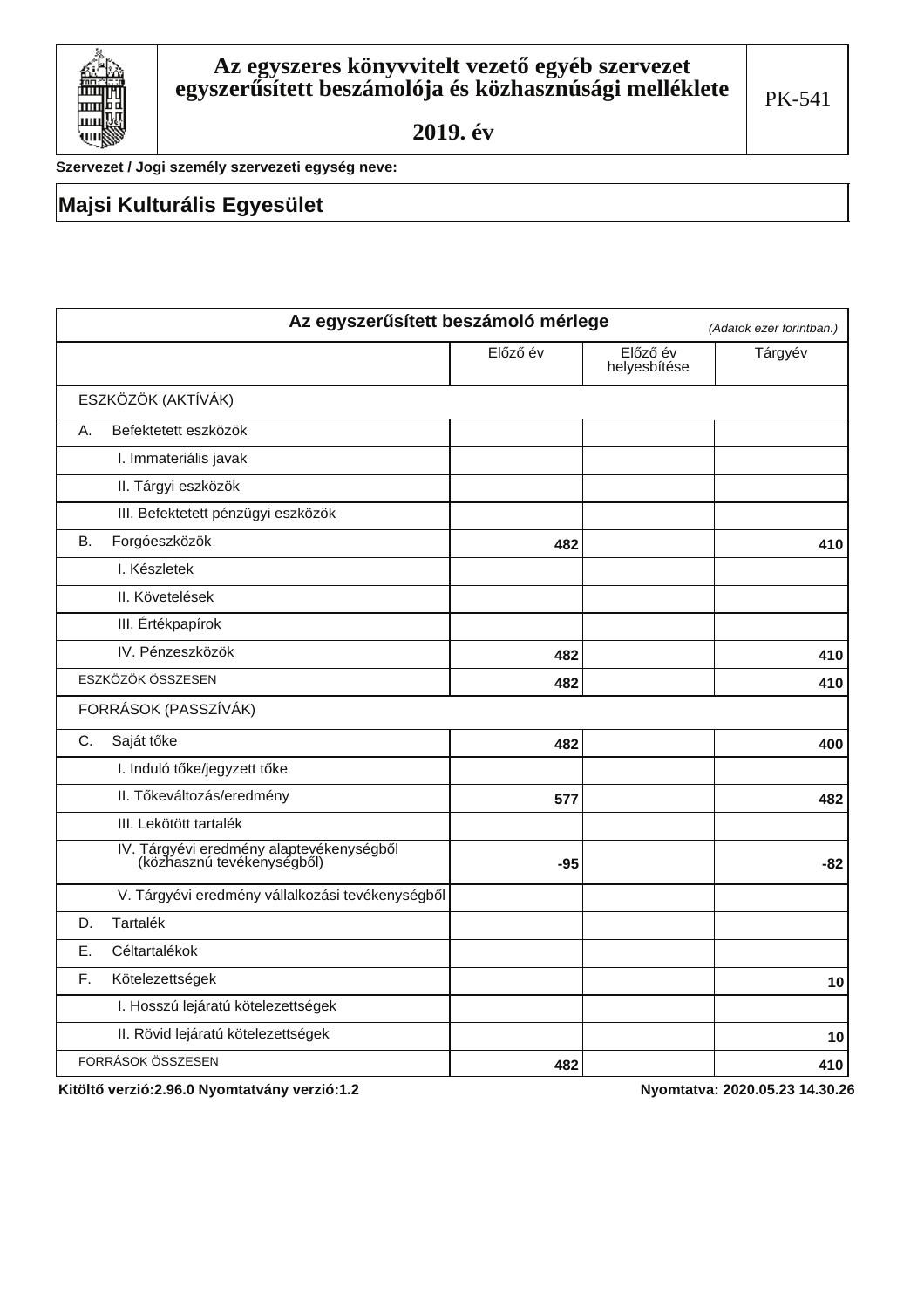

Szervezet / Jogi személy szervezeti egység neve:

## Majsi Kulturális Egyesület

|                                                                       |          |                          |         |          | Egyszerűsített beszámoló eredménylevezetése |         |          | (Adatok ezer forintban.) |         |
|-----------------------------------------------------------------------|----------|--------------------------|---------|----------|---------------------------------------------|---------|----------|--------------------------|---------|
|                                                                       |          | Alaptevékenység          |         |          | Vállalkozási tevékenység                    |         |          | Összesen                 |         |
|                                                                       | előző év | előző év<br>helyesbítése | tárgyév | előző év | előző év<br>helyesbítése                    | tárgyév | előző év | előző év<br>helyesbítése | tárgyév |
| A. Végleges pénzbevételek,<br>elszámolt bevételek (I+II)              | 669      |                          | 404     |          |                                             |         | 669      |                          | 404     |
| I. Pénzügyileg rendezett<br>bevételek                                 | 669      |                          | 404     |          |                                             |         | 669      |                          | 404     |
| ebből:                                                                |          |                          |         |          |                                             |         |          |                          |         |
| - tagdíj                                                              | 31       |                          | 26      |          |                                             |         | 31       |                          | 26      |
| - alapítótól kapott befizetés                                         |          |                          |         |          |                                             |         |          |                          |         |
| - támogatások                                                         | 439      |                          | 378     |          |                                             |         | 439      |                          | 378     |
| ebből: adományok                                                      | 84       |                          |         |          |                                             |         | 84       |                          |         |
| - egyéb bevételek                                                     | 199      |                          |         |          |                                             |         | 199      |                          |         |
| II. Pénzbevételt nem jelentő<br>bevételek                             |          |                          |         |          |                                             |         |          |                          |         |
| B. Végleges pénzkiadások,<br>elszámolt ráfordítások<br>$(III+V+V+VI)$ | 764      |                          | 486     |          |                                             |         | 764      |                          | 486     |
| III. Ráfordításként<br>érvényesíthető kiadások                        | 764      |                          | 486     |          |                                             |         | 764      |                          | 486     |
| IV. Ráfordítást jelentő<br>eszközváltozások                           |          |                          |         |          |                                             |         |          |                          |         |
| V. Ráfordítást jelentő<br>elszámolások                                |          |                          |         |          |                                             |         |          |                          |         |
| VI. Ráfordításként nem<br>érvényesíthető kiadások                     |          |                          |         |          |                                             |         |          |                          |         |
| C. Tárgyévi pénzügyi eredmény<br>$(I-III-VI)$                         | $-95$    |                          | $-82$   |          |                                             |         | $-95$    |                          | $-82$   |
| D. Nem pénzben realizált<br>eredmény (II-IV-V)                        |          |                          |         |          |                                             |         |          |                          |         |
| E. Adózás előtti eredmény<br>$(I+II)-(III+IV+V)$                      | $-95$    |                          | $-82$   |          |                                             |         | $-95$    |                          | $-82$   |
| F. Fizetendő társasági adó                                            |          |                          |         |          |                                             |         |          |                          |         |
| G. Tárgyévi eredmény (E-F)                                            | $-95$    |                          | $-82$   |          |                                             |         | $-95$    |                          | $-82$   |

Kitöltő verzió: 2.96.0 Nyomtatvány verzió: 1.2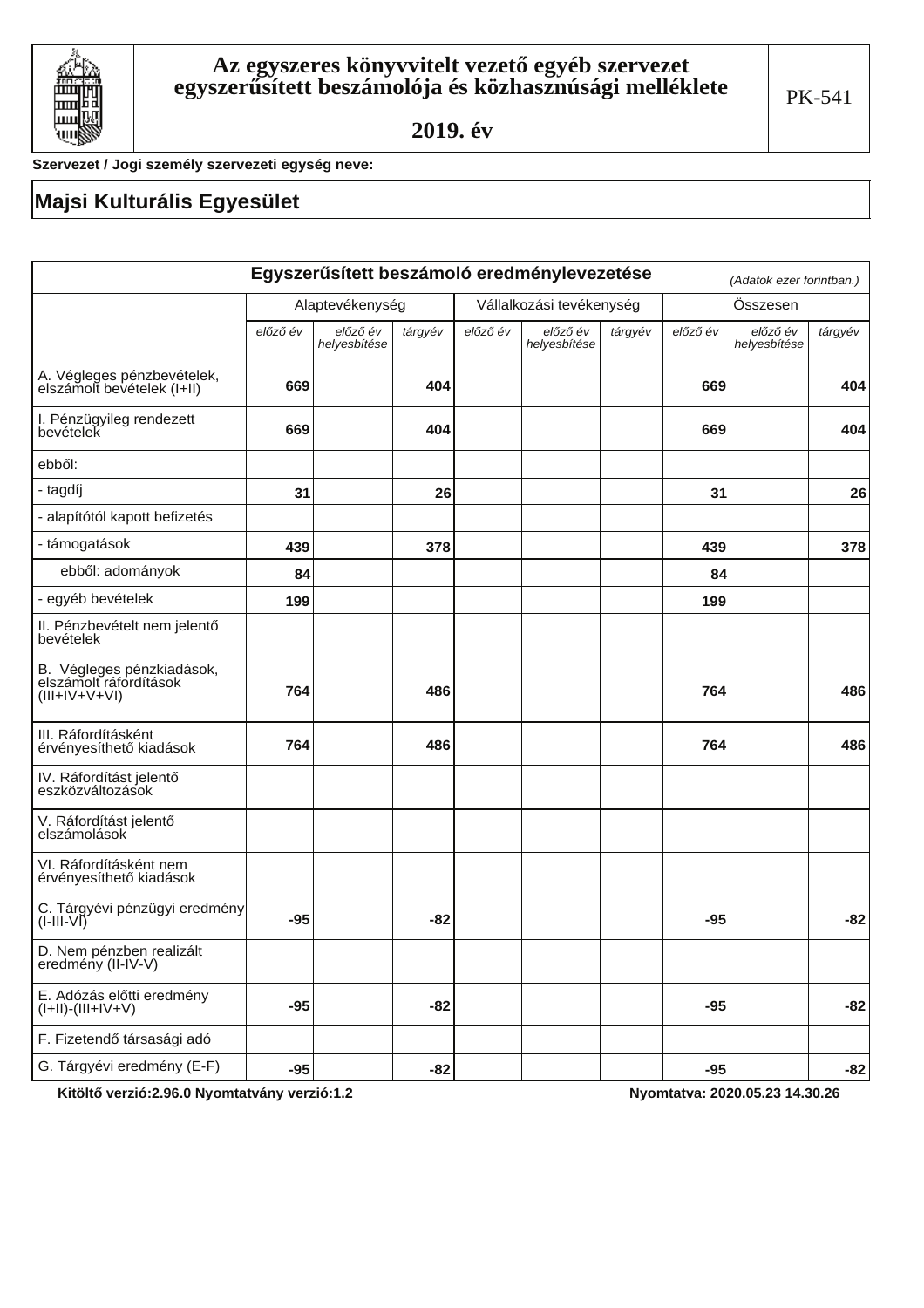

Szervezet / Jogi személy szervezeti egység neve:

### Majsi Kulturális Egyesület

|                                                                                                                                                                         |          |                          |         |                        | Egyszerűsített beszámoló eredménylevezetése 2. |         |                                | (Adatok ezer forintban.) |                 |
|-------------------------------------------------------------------------------------------------------------------------------------------------------------------------|----------|--------------------------|---------|------------------------|------------------------------------------------|---------|--------------------------------|--------------------------|-----------------|
|                                                                                                                                                                         |          | Alaptevékenység          |         |                        | Vállalkozási tevékenység                       |         |                                | Összesen                 |                 |
|                                                                                                                                                                         | előző év | előző év<br>helyesbítése | tárgyév | előző év               | előző év<br>helyesbítése                       | tárgyév | előző év                       | előző év<br>helyesbítése | tárgyév         |
| Tájékoztató adatok                                                                                                                                                      |          |                          |         |                        |                                                |         |                                |                          |                 |
| A. Központi költségvetési<br>támogatás                                                                                                                                  | 250      |                          | 200     |                        |                                                |         | 250                            |                          | 200             |
| ebből:<br>- normatív támogatás                                                                                                                                          |          |                          |         |                        |                                                |         |                                |                          |                 |
| B. Helyi önkormányzati<br>költségvetési támogatás                                                                                                                       | 100      |                          | 90      |                        |                                                |         | 100                            |                          | 90 <sub>1</sub> |
| ebből:<br>- normatív támogatás                                                                                                                                          |          |                          |         |                        |                                                |         |                                |                          |                 |
| C. Az Európai Unió strukturális<br>alapjaiból, illetve a Kohéziós<br>Alapból nyújtott támogatás                                                                         |          |                          |         |                        |                                                |         |                                |                          |                 |
| D. Az Európai Unió költség-<br>vetéséből vagy más államtól,<br>nemzetközi szervezettől<br>származó támogatás                                                            |          |                          |         |                        |                                                |         |                                |                          |                 |
| E. A személyi jövedelemadó<br>meghatározótt részének az<br>adózó rendelkezése szerinti fel-<br>használásáról szóló 1996. évi<br>CXXVI.törvény alapján átutalt<br>összeg | 105      |                          | 88      |                        |                                                |         | 105                            |                          | 88              |
| F. Közszolgáltatási bevétel                                                                                                                                             |          |                          |         |                        |                                                |         |                                |                          |                 |
| G. Végleges pénzbevételekből,<br>elszámolt bevételekből a köz-<br>hasznú tevékenység bevétele                                                                           | 668      |                          | 404     |                        |                                                |         | 668                            |                          | 404             |
| H. Végleges pénzkiadásokból,<br>elszámolt ráfordításokból a köz-<br>hasznú tevékenység érdekében<br>felmerült pénzkiadás, ráfordítás                                    | 764      |                          | 486     |                        |                                                |         | 764                            |                          | 486             |
| I. Végleges pénzkiadásokból,<br>elszámolt ráfordításokból a<br>személyi jellegű ráfordítás<br>(kiadás)                                                                  |          |                          |         |                        |                                                |         |                                |                          |                 |
| - ebből: vezető tisztségviselők<br>juttatásai                                                                                                                           |          |                          |         |                        |                                                |         |                                |                          |                 |
| J. Adományok                                                                                                                                                            | 84       |                          |         |                        |                                                |         | 84                             |                          |                 |
|                                                                                                                                                                         |          |                          |         | Könyvvizsgálói záradék |                                                |         |                                |                          |                 |
| Az adatok könyvvizsgálattal alá vannak támasztva.                                                                                                                       |          |                          |         |                        |                                                | Igen    | X                              | Nem                      |                 |
| Kitöltő verzió: 2.96.0 Nyomtatvány verzió: 1.2                                                                                                                          |          |                          |         |                        |                                                |         | Nyomtatva: 2020.05.23 14.30.26 |                          |                 |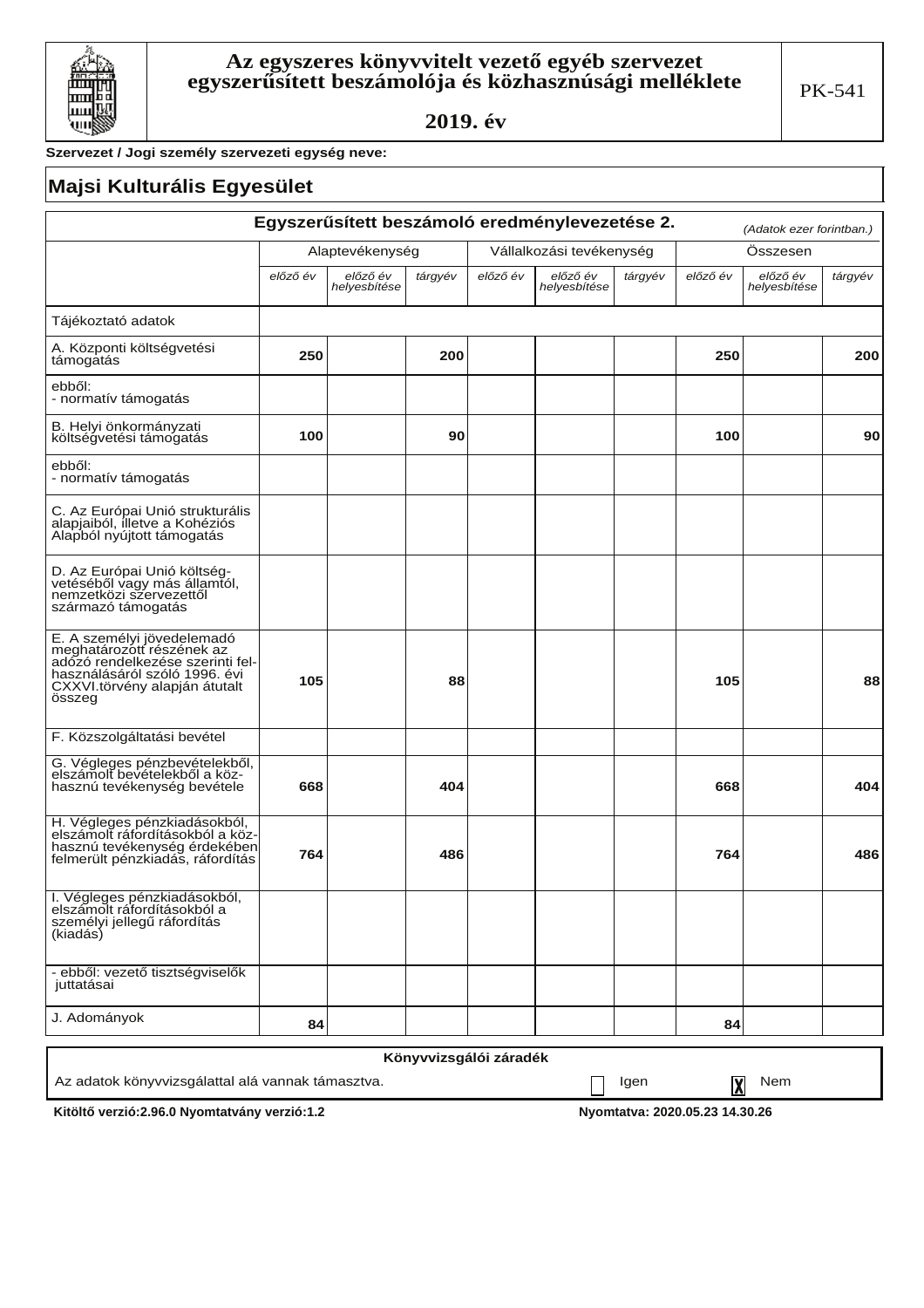

# Az egyszeres könyvvitelt vezető egyéb szervezet<br>egyszerűsített beszámolója és közhasznúsági melléklete

2019. év

| 1. Szervezet / Jogi személy szervezeti egység azonosító adatai                                                                                                                                                                                                                                                                                                                                                                                                                                                                                                                                                                                                                                                                                                                                                 |      |                        |                     |                                       |                                    |
|----------------------------------------------------------------------------------------------------------------------------------------------------------------------------------------------------------------------------------------------------------------------------------------------------------------------------------------------------------------------------------------------------------------------------------------------------------------------------------------------------------------------------------------------------------------------------------------------------------------------------------------------------------------------------------------------------------------------------------------------------------------------------------------------------------------|------|------------------------|---------------------|---------------------------------------|------------------------------------|
| 1.1 Szervezet                                                                                                                                                                                                                                                                                                                                                                                                                                                                                                                                                                                                                                                                                                                                                                                                  |      |                        |                     |                                       |                                    |
|                                                                                                                                                                                                                                                                                                                                                                                                                                                                                                                                                                                                                                                                                                                                                                                                                |      |                        |                     |                                       |                                    |
| <b>Majsi Kulturális Egyesület</b>                                                                                                                                                                                                                                                                                                                                                                                                                                                                                                                                                                                                                                                                                                                                                                              |      |                        |                     |                                       |                                    |
| 1.2 Székhely                                                                                                                                                                                                                                                                                                                                                                                                                                                                                                                                                                                                                                                                                                                                                                                                   |      |                        |                     |                                       |                                    |
| Irányítószám:<br>Település:<br> 7 7 8 3                                                                                                                                                                                                                                                                                                                                                                                                                                                                                                                                                                                                                                                                                                                                                                        | Majs |                        |                     |                                       |                                    |
| Közterület neve:<br><b>Táncsics M</b>                                                                                                                                                                                                                                                                                                                                                                                                                                                                                                                                                                                                                                                                                                                                                                          |      |                        | Közterület jellege: |                                       | utca                               |
| Lépcsőház:<br>Házszám:<br>378                                                                                                                                                                                                                                                                                                                                                                                                                                                                                                                                                                                                                                                                                                                                                                                  |      | Emelet:                |                     | Ajtó:                                 |                                    |
| 1.1 Jogi személy szervezeti egység                                                                                                                                                                                                                                                                                                                                                                                                                                                                                                                                                                                                                                                                                                                                                                             |      |                        |                     |                                       |                                    |
|                                                                                                                                                                                                                                                                                                                                                                                                                                                                                                                                                                                                                                                                                                                                                                                                                |      |                        |                     |                                       |                                    |
|                                                                                                                                                                                                                                                                                                                                                                                                                                                                                                                                                                                                                                                                                                                                                                                                                |      |                        |                     |                                       |                                    |
| 1.2 Székhely<br>Irányítószám:<br>Település:                                                                                                                                                                                                                                                                                                                                                                                                                                                                                                                                                                                                                                                                                                                                                                    |      |                        |                     |                                       |                                    |
| Közterület neve:                                                                                                                                                                                                                                                                                                                                                                                                                                                                                                                                                                                                                                                                                                                                                                                               |      |                        |                     |                                       |                                    |
|                                                                                                                                                                                                                                                                                                                                                                                                                                                                                                                                                                                                                                                                                                                                                                                                                |      |                        | Közterület jellege: |                                       |                                    |
| Házszám:<br>Lépcsőház:                                                                                                                                                                                                                                                                                                                                                                                                                                                                                                                                                                                                                                                                                                                                                                                         |      | Emelet:                |                     | Ajtó:                                 |                                    |
| 1.3 Ügyszám:                                                                                                                                                                                                                                                                                                                                                                                                                                                                                                                                                                                                                                                                                                                                                                                                   |      |                        |                     | $ 0 6 0 0 $ / $ P k $ - $ 6 0 0 3 6 $ | 1 1 9 9 4                          |
| 1.4 Nyilvántartási szám:                                                                                                                                                                                                                                                                                                                                                                                                                                                                                                                                                                                                                                                                                                                                                                                       |      |                        |                     | 0 2 <br>-  0   2                      | 0 0 0 1<br>1<br>1                  |
| 1.5 Szervezet / Jogi személy szervezeti egység adószáma:                                                                                                                                                                                                                                                                                                                                                                                                                                                                                                                                                                                                                                                                                                                                                       |      |                        |                     |                                       | $ 1 8 3 0 5 6 7 8 - 1 $<br>$- 0 2$ |
| 1.6 Szervezet / Jogi személy szervezeti egység<br>képviselőjének neve:                                                                                                                                                                                                                                                                                                                                                                                                                                                                                                                                                                                                                                                                                                                                         |      | Tényi János            |                     |                                       |                                    |
|                                                                                                                                                                                                                                                                                                                                                                                                                                                                                                                                                                                                                                                                                                                                                                                                                |      |                        |                     |                                       |                                    |
| 2. Tárgyévben végzett alapcél szerinti és közhasznú tevékenységek bemutatása                                                                                                                                                                                                                                                                                                                                                                                                                                                                                                                                                                                                                                                                                                                                   |      |                        |                     |                                       |                                    |
| A Majsi Kulturális Egyesület a település kulturális életének fő mozgatórugója,2019 év tevékenysége során<br>megteremtette azokat a kulturális és szabadidős formákat, amelyek minden generáció számára elérhetőek<br>voltak.Fontos szerepet töltött be a település kulturális és társasági életének a szervezésében , hozzájárult a<br>kulturális sokszínűséghez, a közösségi összetartás összhangjának megteremtéséhez.Rendezvényeivel<br>hozzájárult a közösségi élet fenntartásához.Elősegítette Majs község lakosságának tagjai között párbeszéd<br>és kölcsönös együttmüködés létrejöttét.Mindezzel végső soron a település közösségének szolidaritás és<br>müvelődését segítette elő.<br>A 2019 évi munkafeladatokat sikeresen teljesítette, az évközben felmerülő problémákat rugalmasan<br>megoldotta. |      |                        |                     |                                       |                                    |
| 3. Közhasznú tevékenységek bemutatása (tevékenységenként)                                                                                                                                                                                                                                                                                                                                                                                                                                                                                                                                                                                                                                                                                                                                                      |      |                        |                     |                                       |                                    |
| 3.1 Közhasznú tevékenység megnevezése:                                                                                                                                                                                                                                                                                                                                                                                                                                                                                                                                                                                                                                                                                                                                                                         |      | Kulturális Tevékenység |                     |                                       |                                    |
| 3.2 Közhasznú tevékenységhez kapcsolódó közfeladat, jogszabályhely:                                                                                                                                                                                                                                                                                                                                                                                                                                                                                                                                                                                                                                                                                                                                            |      |                        |                     | 2011.évi CLXXXIX.tv                   |                                    |
|                                                                                                                                                                                                                                                                                                                                                                                                                                                                                                                                                                                                                                                                                                                                                                                                                |      |                        |                     |                                       |                                    |
| 3.3 Közhasznú tevékenység célcsoportja: Minden Korosztály                                                                                                                                                                                                                                                                                                                                                                                                                                                                                                                                                                                                                                                                                                                                                      |      |                        |                     |                                       |                                    |
| 3.4 Közhasznú tevékenységből részesülők létszáma:                                                                                                                                                                                                                                                                                                                                                                                                                                                                                                                                                                                                                                                                                                                                                              |      |                        |                     | 5600                                  |                                    |
| 3.5 Közhasznú tevékenység főbb eredményei:                                                                                                                                                                                                                                                                                                                                                                                                                                                                                                                                                                                                                                                                                                                                                                     |      |                        |                     |                                       |                                    |
| Május 1-én Majális rendezvény, Junius 22-22 V. Keszthelyi dalünnepen részvétel                                                                                                                                                                                                                                                                                                                                                                                                                                                                                                                                                                                                                                                                                                                                 |      |                        |                     |                                       |                                    |
|                                                                                                                                                                                                                                                                                                                                                                                                                                                                                                                                                                                                                                                                                                                                                                                                                |      |                        |                     |                                       |                                    |
|                                                                                                                                                                                                                                                                                                                                                                                                                                                                                                                                                                                                                                                                                                                                                                                                                |      |                        |                     |                                       |                                    |

Kitöltő verzió: 2.96.0 Nyomtatvány verzió: 1.2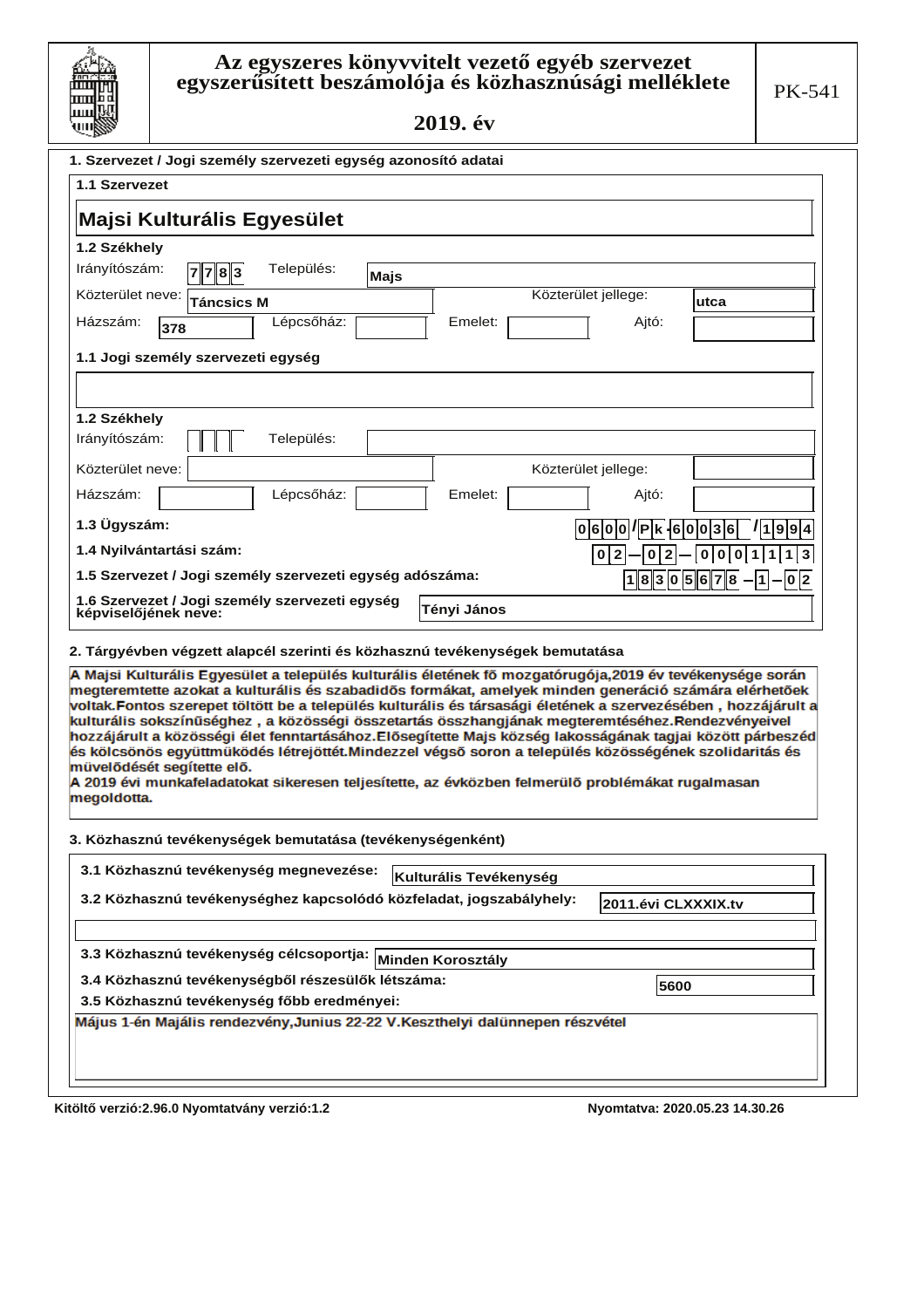

#### Szervezet / Jogi személy szervezeti egység neve:

## **Majsi Kulturális Egyesület**

#### 5. Cél szerinti juttatások kimutatása

(Adatok ezer forintban.)

| 5.1 | Cél szerinti juttatás megnevezése                    | Előző év | Tárgy év |
|-----|------------------------------------------------------|----------|----------|
|     |                                                      | 0        | 0        |
| 5.2 | Cél szerinti juttatás megnevezése                    | Előző év | Tárgy év |
|     |                                                      | 0        | n        |
|     | 5.3 Cél szerinti juttatás megnevezése                | Előző év | Tárgy év |
|     |                                                      | 0        | n        |
|     | Cél szerinti juttatások kimutatása<br>(összesen)     | o        |          |
|     | Cél szerinti juttatások kimutatása<br>(mindösszesen) | O        |          |

#### 6. Vezető tisztségviselőknek nyújtott juttatás

|     | 6.1 Tisztség                                                     | $El$ őző év $(1)$ | Tárgy év (2) |
|-----|------------------------------------------------------------------|-------------------|--------------|
|     |                                                                  | u                 |              |
| 6.2 | Tisztség                                                         | Előző év (1)      | Tárgy év (2) |
|     |                                                                  |                   |              |
|     | A. Vezető tisztségviselőknek nyújtott<br>juttatás (mindösszesen) | 0                 | 0            |
|     |                                                                  |                   |              |

Kitöltő verzió: 2.96.0 Nyomtatvány verzió: 1.2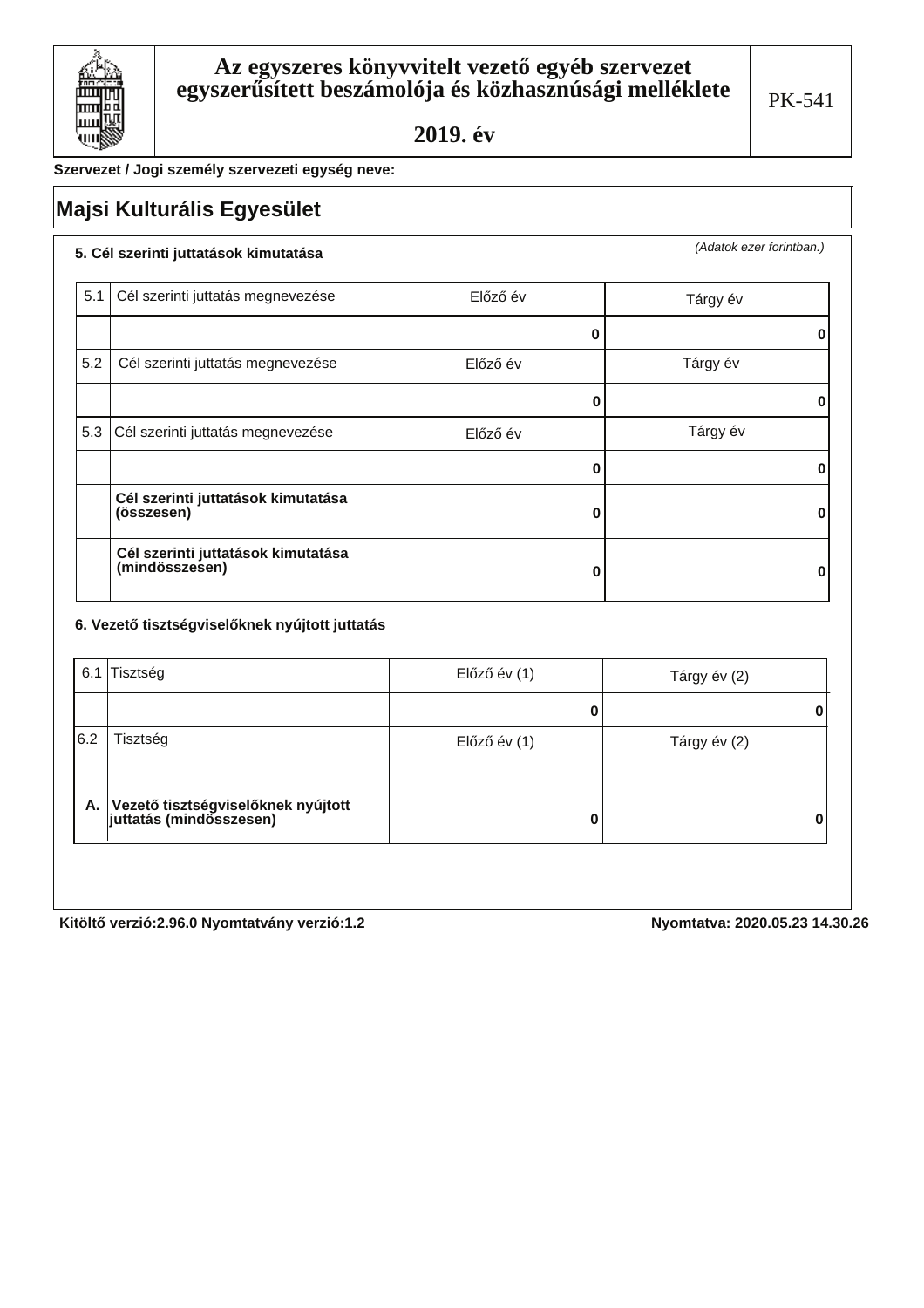

Szervezet / Jogi személy szervezeti egység neve:

# **Majsi Kulturális Egyesület**

| 7. Közhasznú jogállás megállapításához szükséges mutatók                                                                                                                                     |                         | (Adatok ezer forintban.) |
|----------------------------------------------------------------------------------------------------------------------------------------------------------------------------------------------|-------------------------|--------------------------|
| Alapadatok                                                                                                                                                                                   | Előző év (1)            | Tárgyév (2)              |
| <b>B.</b> Éves összes bevétel                                                                                                                                                                | 669                     | 404                      |
| ebből:                                                                                                                                                                                       |                         |                          |
| C. A személyi jövedelemadó meghatározott részének az<br>adózó rendelkezése szerinti felhasználásáról szóló<br>1996. évi CXXVI. törvény alapján átutalt összeg                                | 105                     | 88                       |
| D. Közszolgáltatási bevétel                                                                                                                                                                  |                         |                          |
| E. Normatív támogatás                                                                                                                                                                        |                         |                          |
| F. Az Európai Unió strukturális alapjaiból, illetve<br>a Kohéziós Alapból nyújtott támogatás                                                                                                 |                         |                          |
| G. Korrigált bevétel [B-(C+D+E+F)]                                                                                                                                                           | 564                     | 316                      |
| H. Összes ráfordítás (kiadás)                                                                                                                                                                | 764                     | 486                      |
| I. Ebből személyi jellegű ráfordítás                                                                                                                                                         |                         |                          |
| J. Közhasznú tevékenység ráfordításai                                                                                                                                                        | 764                     | 486                      |
| K. Adózott eredmény                                                                                                                                                                          | -95                     | -82                      |
| L. A szervezet munkájában közreműködő közérdekű önkéntes<br>tevékenységet végző személyek száma<br>(a közérdekű önkéntes tevékenységről szóló<br>2005. évi LXXXVIII. törvénynek megfelelően) | 120                     | 134                      |
| Erőforrás ellátottság mutatói                                                                                                                                                                | Mutató teljesítése      |                          |
|                                                                                                                                                                                              | Igen                    | Nem                      |
| Ectv. 32. § (4) a) $[(B1+B2)/2 > 1.000.000, -Ft]$                                                                                                                                            |                         | $\overline{\mathsf{x}}$  |
| Ectv. 32. § (4) b) [K1+K2>=0]                                                                                                                                                                |                         | $\overline{\mathsf{x}}$  |
| Ectv. 32. § (4) c) [I1+I2-A1-A2)/(H1+H2)>=0,25]                                                                                                                                              |                         | $\overline{\mathsf{x}}$  |
| Társadalmi támogatottság mutatói                                                                                                                                                             | Mutató teljesítése      |                          |
| Ectv. 32. § (5) a) [(C1+C2)/(G1+G2) >=0,02]                                                                                                                                                  | $ \mathbf{X} $          |                          |
| Ectv. 32. § (5) b) [(J1+J2)/(H1+H2)>=0,5]                                                                                                                                                    | $ \mathbf{x} $          |                          |
| Ectv. 32. § (5) c) [(L1+L2)/2>= 10 fő]                                                                                                                                                       | $\overline{\mathbf{X}}$ |                          |

Kitöltő verzió: 2.96.0 Nyomtatvány verzió: 1.2